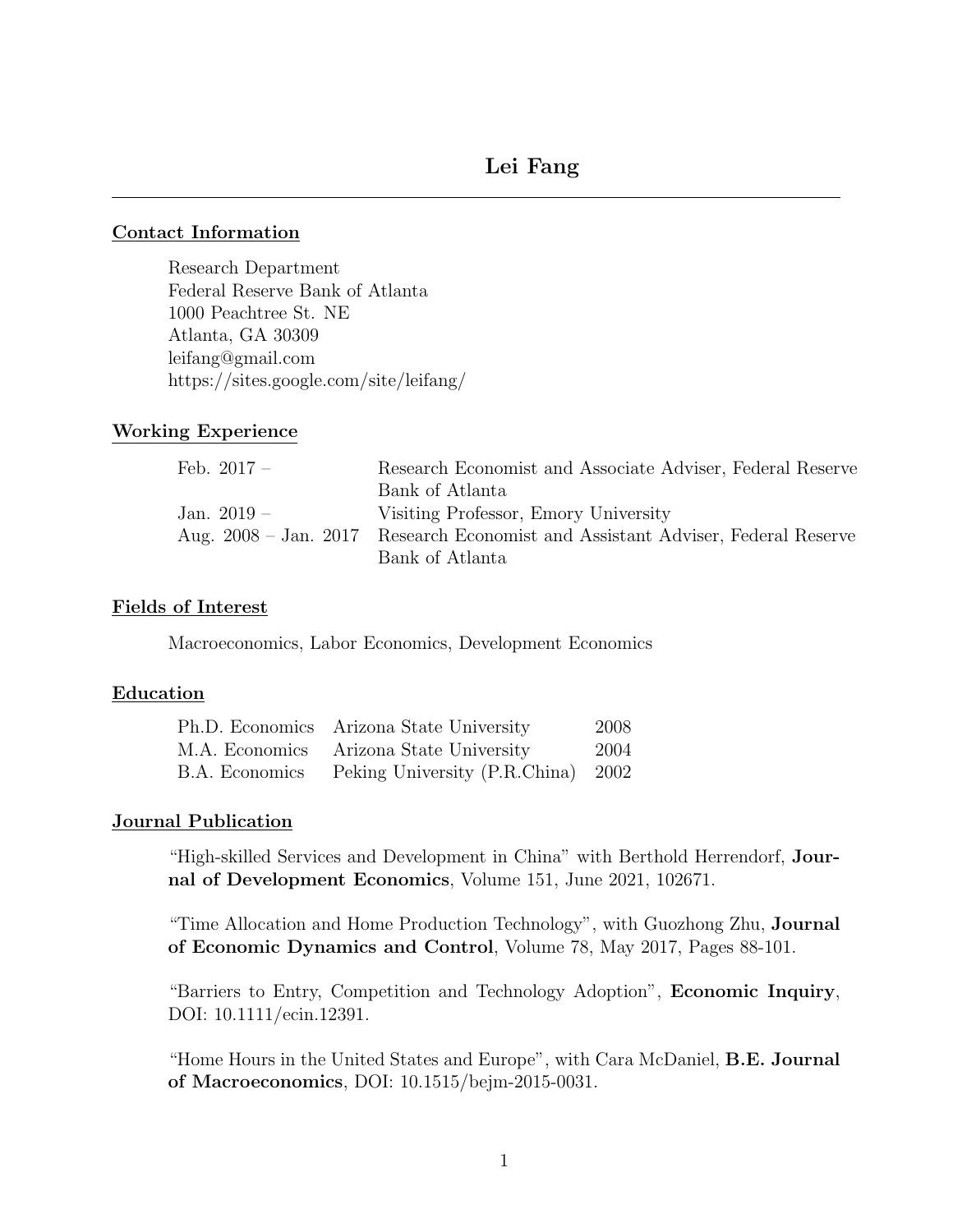"Impact of the Business Environment on Output and Productivity in Africa" with El-hadj Bah, Journal of Development Economics, 2015, vol. 114(C), pages 159- 171.

"Entry Cost, Financial Friction, and Cross-country Differences in Income and TFP" with El-hadj Bah, Macroeconomic Dynamics,  $2016$ , vol.  $20(4)$ , pages  $884-908$ .

"Product Market Regulation and Market Work: A Benchmark Analysis", with Richard Rogerson, American Economic Journal: Macroeconomics, vol. 3(2), pages 163-88, April 2011.

"Policy Analysis in a Matching Model with Intensive and Extensive Margins," with Richard Rogerson, 2009, International Economic Review, Vol 50-4.

## Other Publication

"The CARES Act Unemployment Insurance Program during the COVID-19 Pandemic," with Jun Nie and Zoe Xie, Atlanta Fed Policy Hub (2020-16).

"Wage Growth over Unemployment Spells," with Pedro Silos, Atlanta Fed Policy Hub  $(2020-9)$ .

#### Working Papers

'Taxes, Subsidies, and Gender Gaps in Hours and Wages" with Robert Duval Hernandez (Open University of Cyprus) and Rachel Ngai (London School of Economics)

"Consumption and Hours between the United States and France", with Fang Yang (Louisiana State University)

"Unemployment Insurance during a Pandemic", with Jun Nie (FRB-Kansas City) and Zoe Xie (World Bank and FRB-ATL)

# Work in Progress

"Time to Consume and the Dispersion of Hours Worked", with Anne Hannusch (University of Mannheim) and Pedro Silos (Temple University).

#### Recent Conference and Seminar Presentations

2020: European Economic Association Congress, University of New Hampshire, FRB System Brownbag

2019: FRB System Macro, Midwest Macro, Barcelona GSE Summer Forum, China International Conference in Macroeconomics, 4th Biennial Conference of China Devel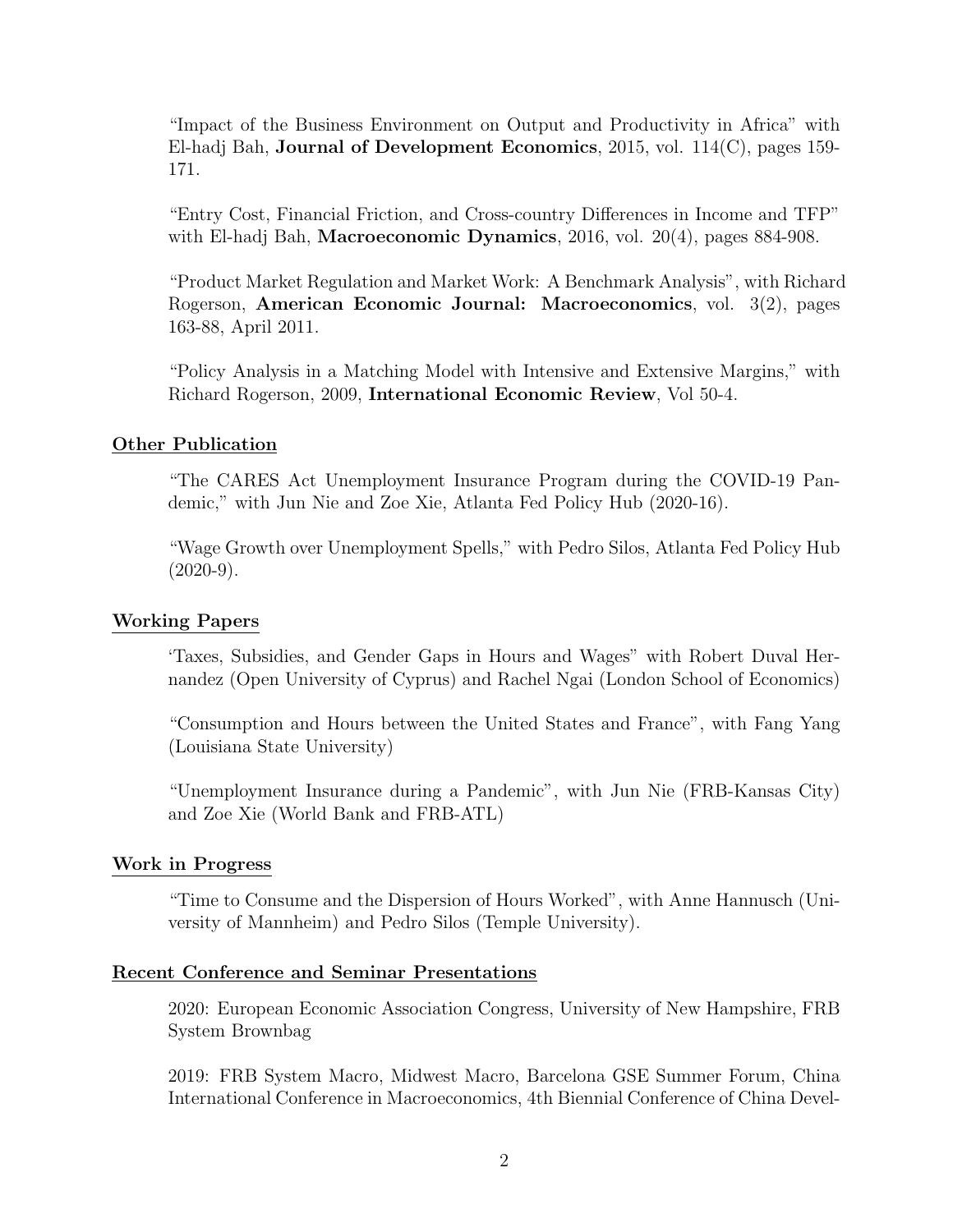opment Studies, 6th International Annual Conference of New Structural Economics, Nanjing University, ASU PhD Reunion Conference (2019, ASU); 4th IMF-FRBA China Workshop (2019, Atlanta FED).

2018: Seminar at Tsinghua University, Seminar at Xi'an Jiaotong University, Seminar at East China Normal University, China meeting of the Econometric Society, Annual Meeting of Computing in Economics and Finance, Australian Meeting of the Econometric Society, Joint Central Banker conference

2017: Annual Meeting of the Society for Economic Dynamics, Tsinghua Workshop in Macroeconomics, China Meeting of the Econometric Society, Asian Meeting of the Econometric Society, Seminar at Louisiana State University

2016: Workshop on Structural Transformation and Macroeconomic Dynamics (University of Kent), North American Summer Meeting of the Econometric Society, Conference on "Employment in Europe" (University of Cyprus), Midwest Macro, Workshop on Household Production and Time Allocation (FRB-Atlanta), Seminar at University of Hawaii

2015: ASU Reunion Conference, Seminar at ITAM Mexico, 21th International Conference on Computing in Economics and Finance, Midwest Macro

2014: ASU Reunion Conference, 15th International Meeting of The Association for Public Economic Theory, North American Summer Meeting of the Econometric Society, Asian Meeting of the Econometric Society

2011: 17th International Conference on Computing in Economics and Finance, Macroeconomics Workshop in SHUFE, Midwest Macro

2010: Southern Economics Association meetings, Annual Meeting of the Society for Economic Dynamics, Tsinghua Workshop for Young Economist, Midwest Macro

2009: The Econometric Society Winter Meetings

2008: Southern Economics Association meetings, Seminar at Southern Methodist University

# Discussion

"Global Value Chains and Inequality with Endogenous Labor Supply" by Eunhee Lee and Kei-Mu Yi, Third IMF and Atlanta Fed Workshop, Sept 2018

"The Food Price Channel: Effects of Monetary Policy on the Poor in India" by Kuhelika De, 10th Southeastern International/Development Economics Workshop, Federal Reserve Bank of Atlanta, March 2017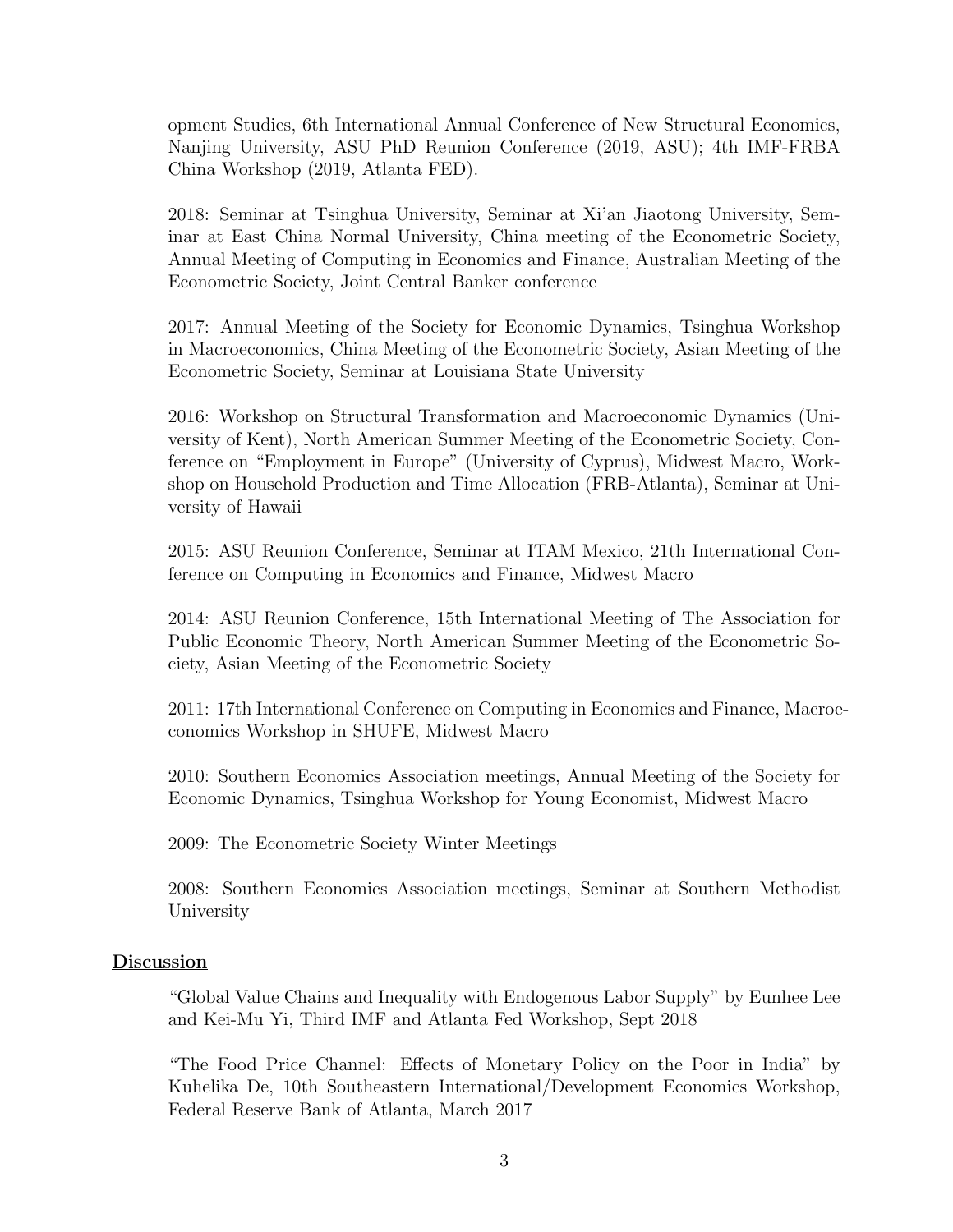"Durable goods and the rise of household economy" by Keisuke Otsu and Mathan Satchi, Workshop on Structural Transformation and Macroeconomic Dynamics, University of Kent, Dec 2016

"A Tale of Transition: An Empirical Analysis of Economic Inequality in Urban China, 1986-2009" by Haiyan Ding and Hui He, Business Cycles, Financial markets, and Monetary Policy With Special Applications to China, Shanghai Advanced Institute of Finance (SAIF), Beijing, Sept. 2016

"Dynamics Reponses to the Earned Income Tax Credit" by Gizem Kosar, Federal Reserve system Applied-micro Conference, May 2016

"Hours Worked Over the Business Cycle in OECD Countries, 1960-2010" by Lee Ohanian and Andrea Raffo, Federal Reserve System International Conference, Apr. 2011

"Deep Financial Integration and Volatility", by Kalemli-Ozcan, Bent Sørensen, Vadym Volosovych, Southern Economics Association meetings, Nov. 2010

"Learning Abroad & Technology Adoption" by Chris Papageorgiou and Antonio Spilimbergo, Southern Economics Association meetings, Nov. 2008

# Conference Organized

Southern Economic Association Annual Meetings, Session Organizer, Nov. 2020

Workshop on Household Production and Time Allocation, FRB-Atlanta, May 2016

Joint Central Bank Conference, FRB-Atlanta, Oct. 2019

## Referee

American Economic Journal: Macroeconomics, Journal of Economic Theory, Review Economic Dynamics, Economic Journal, European Economic Review, Journal of Public Economics, Economica, Labor Economics, Journal of Development Economics, Journal of Economic Dynamics and Control, Journal of Money, Credit and Banking, Macroeconomics Dynamics, Economic Inquiry, Journal of Macroeconomics, Economic Bulletin, The Scandinavian Journal of Economics, Frontiers of Economics in China, The Journal of International Trade and Economic Development, Journal of Income Distribution, German Economic Review

# Teaching